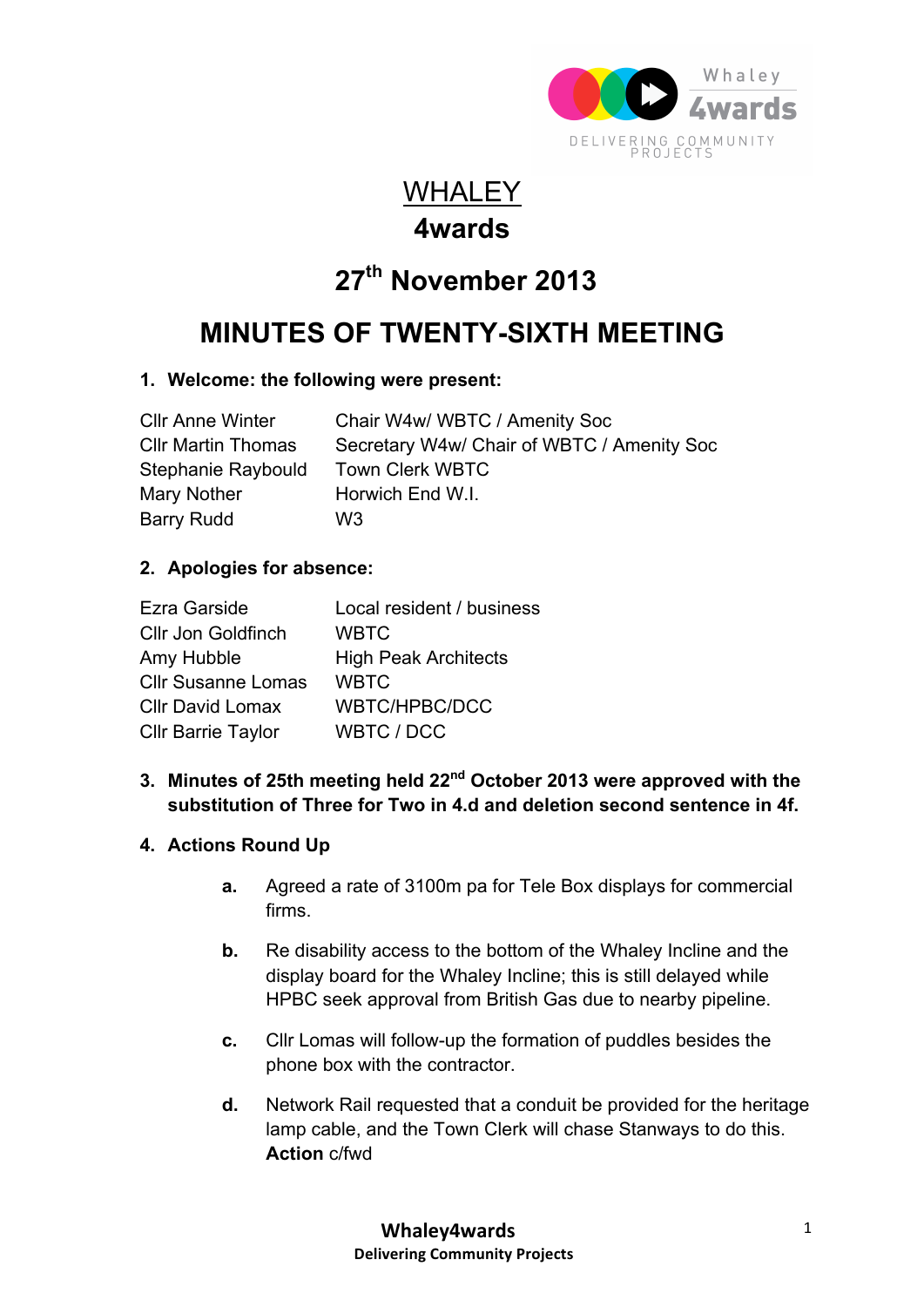

- **e.** Shrubs besides the phone box need pruning in the Autumn **Action** O/S
- **f.** It had previously been noted that RSA, Steve Sharp, is unhappy with the existing railway notice boards and is considering ways to get these replaced. These are currently installed so they can be easily removed (they slot on spigots). **Action** Cllr Winter will follow this up with Northern Rail.
- **g.** Any replacement boards would be in a heritage style and positioned so a bench could be located in front.
- **h.** The Town Clerk showed quotes of £1650 for heritage style display board from Leander. A grant of £250 offered by Hope Valley CRP towards this. Grants of up to 40% available from Railway Heritage Trust. Cllr Winter agreed to brief Cllr Pritchard and Robin Wignall.
- **i.** New Bench it was still hoped that the existing in store might be used on the triangle of land opposite the Telephone Action: Town Clerk to investigate this further.
- **j.** Display Board for Linear Park next version outstanding Action: Cllr Thomas.
- **k.** Agreed to order another 200 leaflets for the Shallcross Trail.
- **5. Village** Entrance Portals
	- **a.** Agreed to seek designs for a canal scene with a boat going under a bridge. Marry Nother offered to seek some designs for our consideration.
	- **b.** Locations discussed for this type of design are: i. Chapel Road before Elnor junction, ii. Whaley Ln / Start Ln junction, and iii. Top Macclesfield Rd.
	- **c.** For Long Hill Layby and Bridgemont opposite old turning to hamlet, a design based on stone mounting was suggested similar to that previously tabled by Barry Rudd. An alternative might be the Footsteps or WBTC logos.
	- **d.** The motif would be "Welcome to Whaley Bridge".
- **6.** Other projects:
	- **a.** Continue the waymarking through to Fernilee